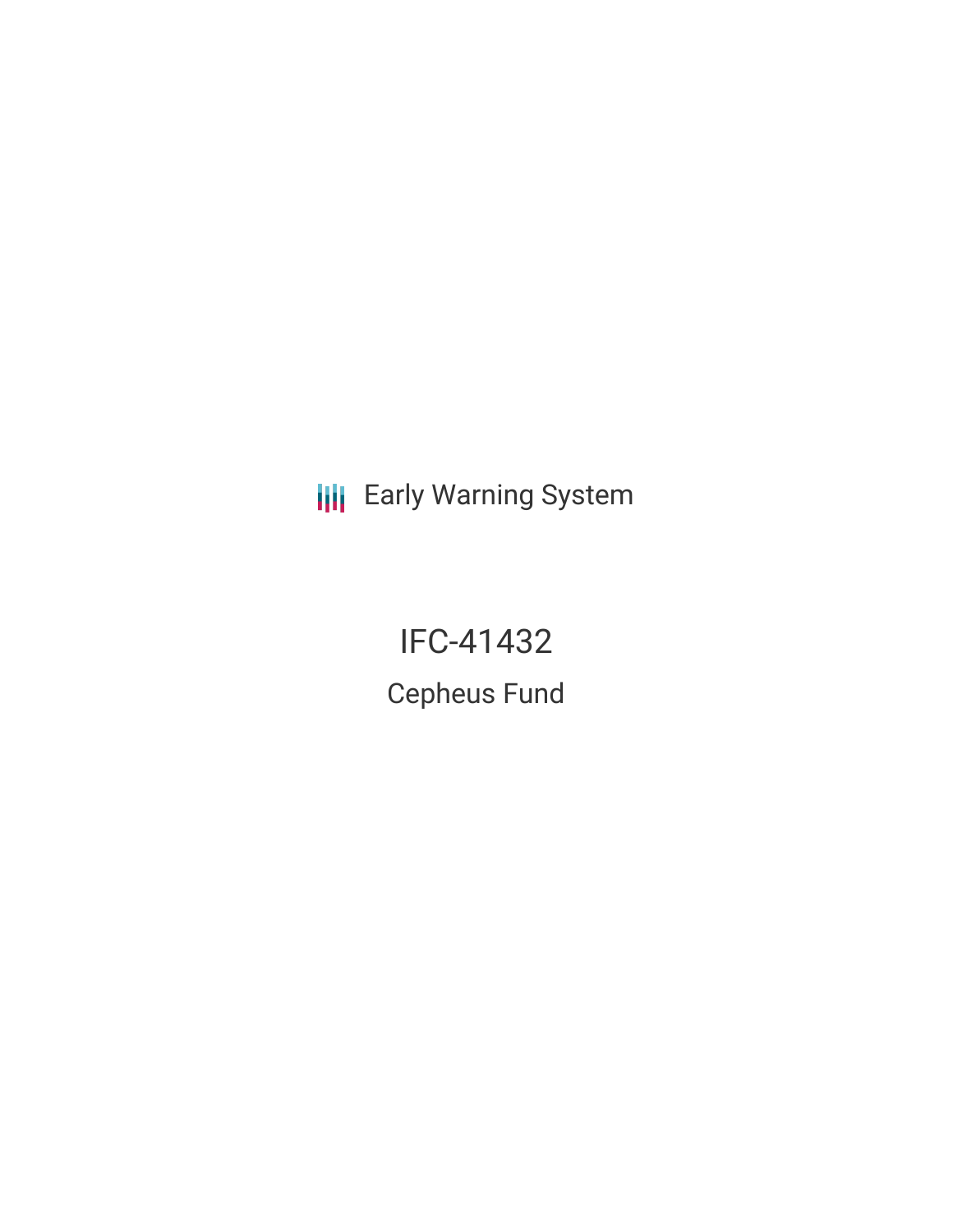

## **Quick Facts**

| <b>Countries</b>               | Ethiopia                                |
|--------------------------------|-----------------------------------------|
| <b>Financial Institutions</b>  | International Finance Corporation (IFC) |
| <b>Status</b>                  | Proposed                                |
| <b>Bank Risk Rating</b>        |                                         |
| <b>Voting Date</b>             | 2018-09-10                              |
| <b>Borrower</b>                | CEPHEUS GROWTH CAPITAL PARTNERS         |
| <b>Sectors</b>                 | Finance                                 |
| <b>Investment Amount (USD)</b> | \$15.00 million                         |
|                                |                                         |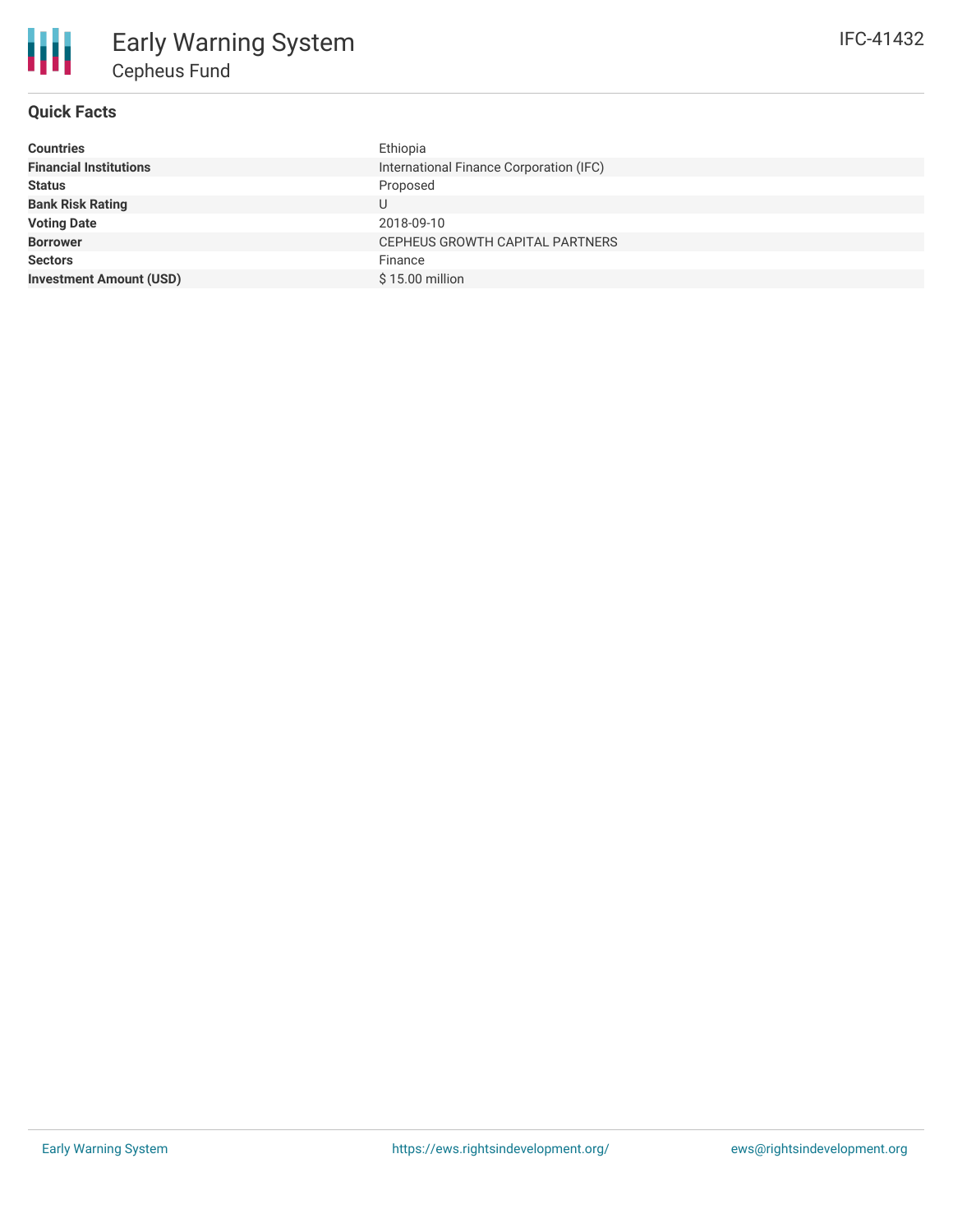

## **Project Description**

Cepheus Growth Capital Fund LP, a Mauritius limited partnership (the "Fund"), is targeting a US\$100 million fund to make investments into non-publicly traded companies or securities in Ethiopia and, in limited circumstances, greater East Africa where company operations are strategically aligned with investments in Ethiopia. These investments will be in (i) small but profitable businesses that are underserved by local capital markets and (ii) operating companies seeking growth capital to expand to meet market demand. The project will be supported by the Blended Finance Facility of the IDA18 IFC-MIGA Private Sector Window (PSW), created by the Word Bank Group to catalyze private sector investment in IDA countries, with a focus on fragile and conflict-affected states.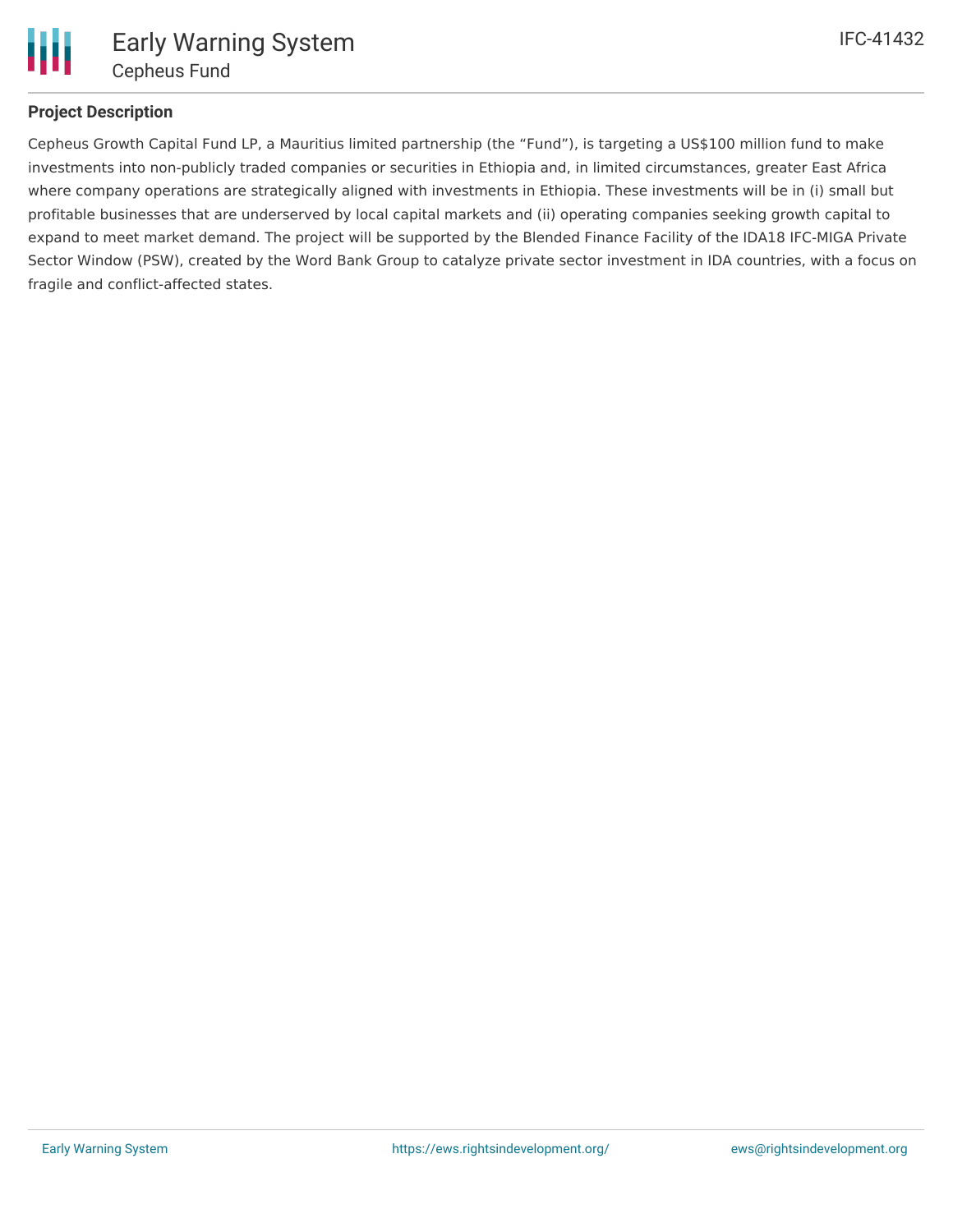### **Investment Description**

• International Finance Corporation (IFC)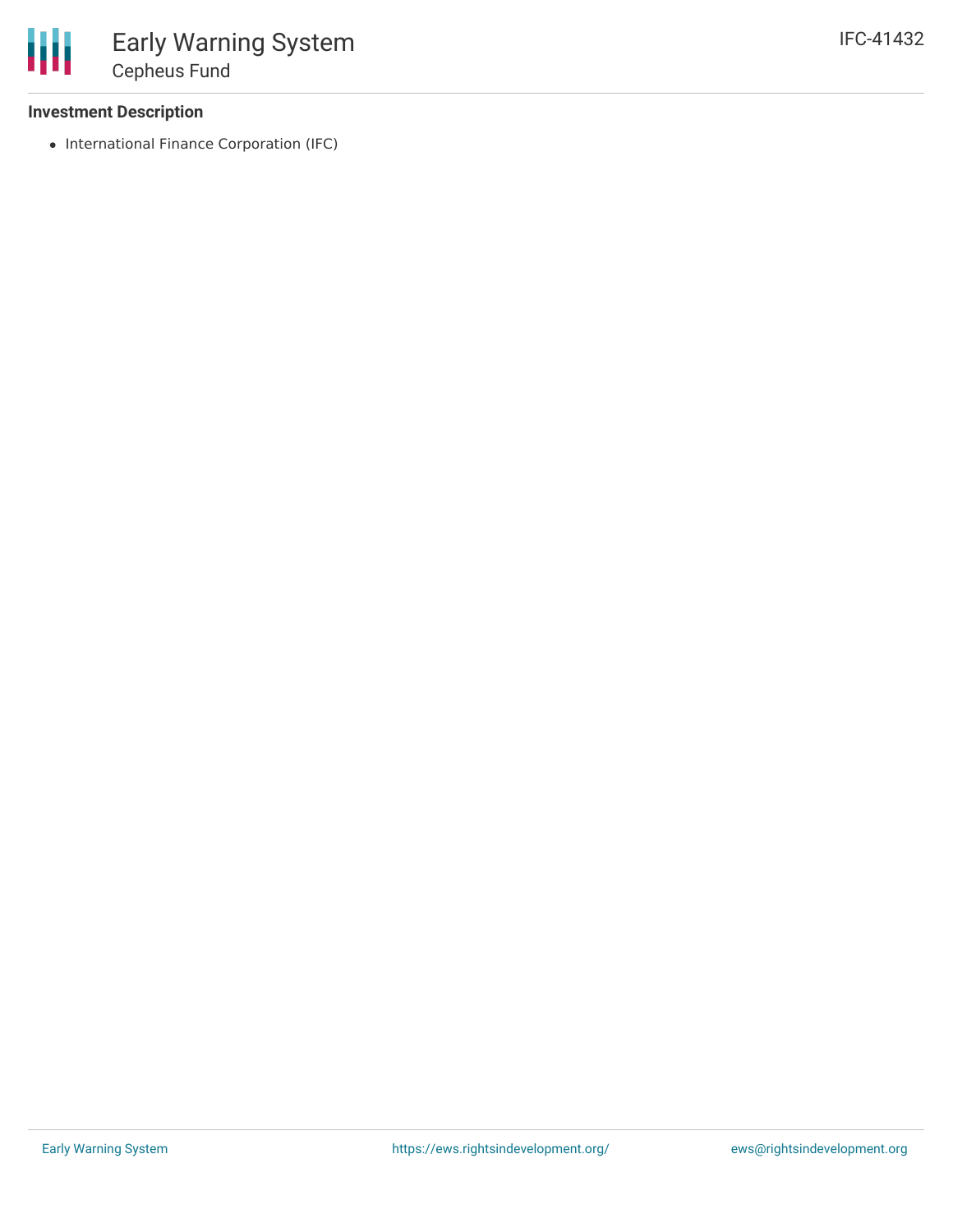

## **Private Actors Description**

Cepheus Growth Capital Partners is a Mauritian limited company (the "General Partner") holding a CIS Manager license from the Financial Services Commission of Mauritius.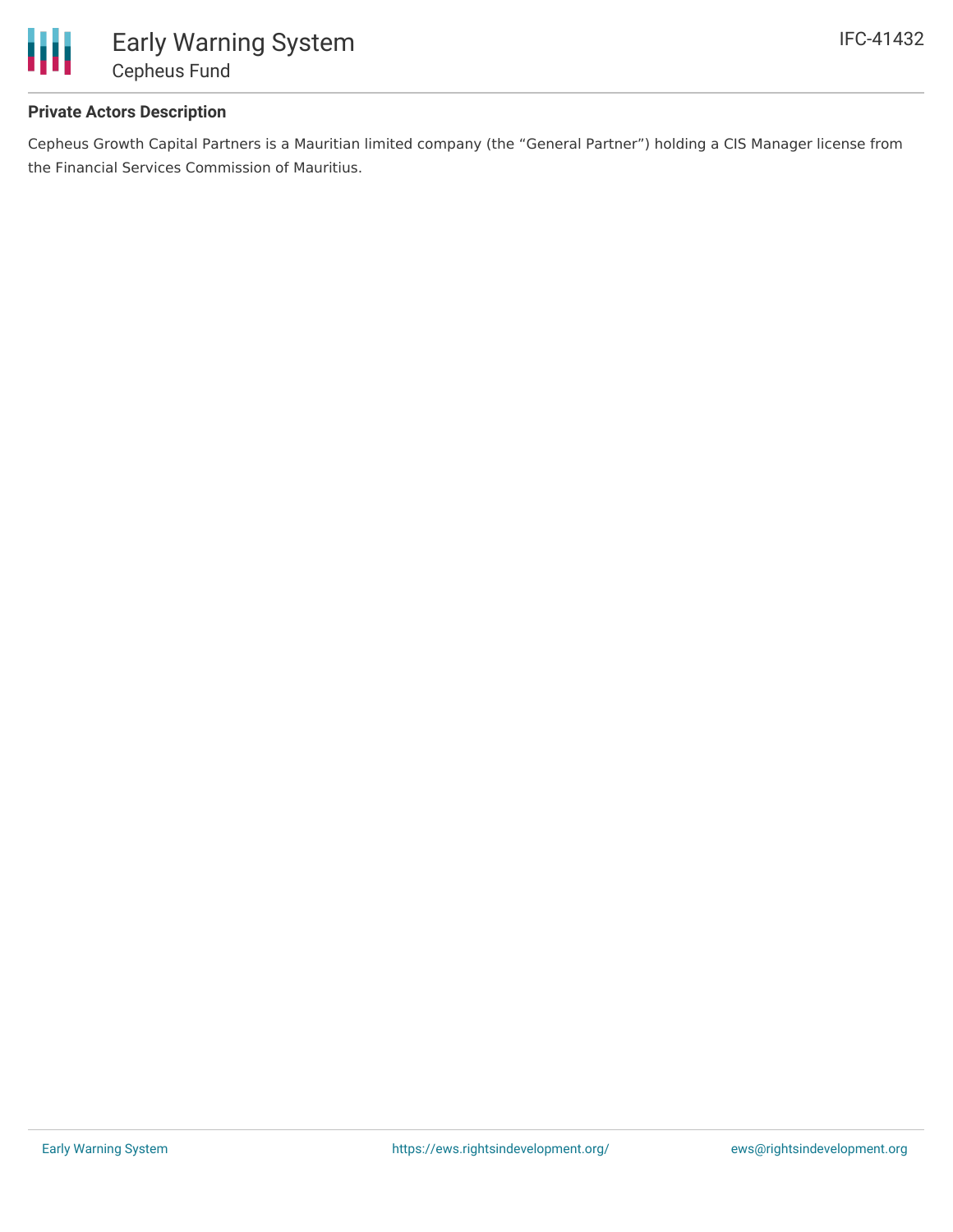

# Early Warning System Cepheus Fund

| <b>Private Actor 1</b> | <b>Private Actor</b><br>1 Role | <b>Private Actor</b><br>Sector | <b>Relation</b>          | <b>Private Actor 2</b>          | <b>Private Actor</b><br>2 Role | <b>Private Actor</b><br>2 Sector |  |
|------------------------|--------------------------------|--------------------------------|--------------------------|---------------------------------|--------------------------------|----------------------------------|--|
|                        |                                |                                | $\overline{\phantom{0}}$ | Cepheus Growth Capital Partners | Client                         |                                  |  |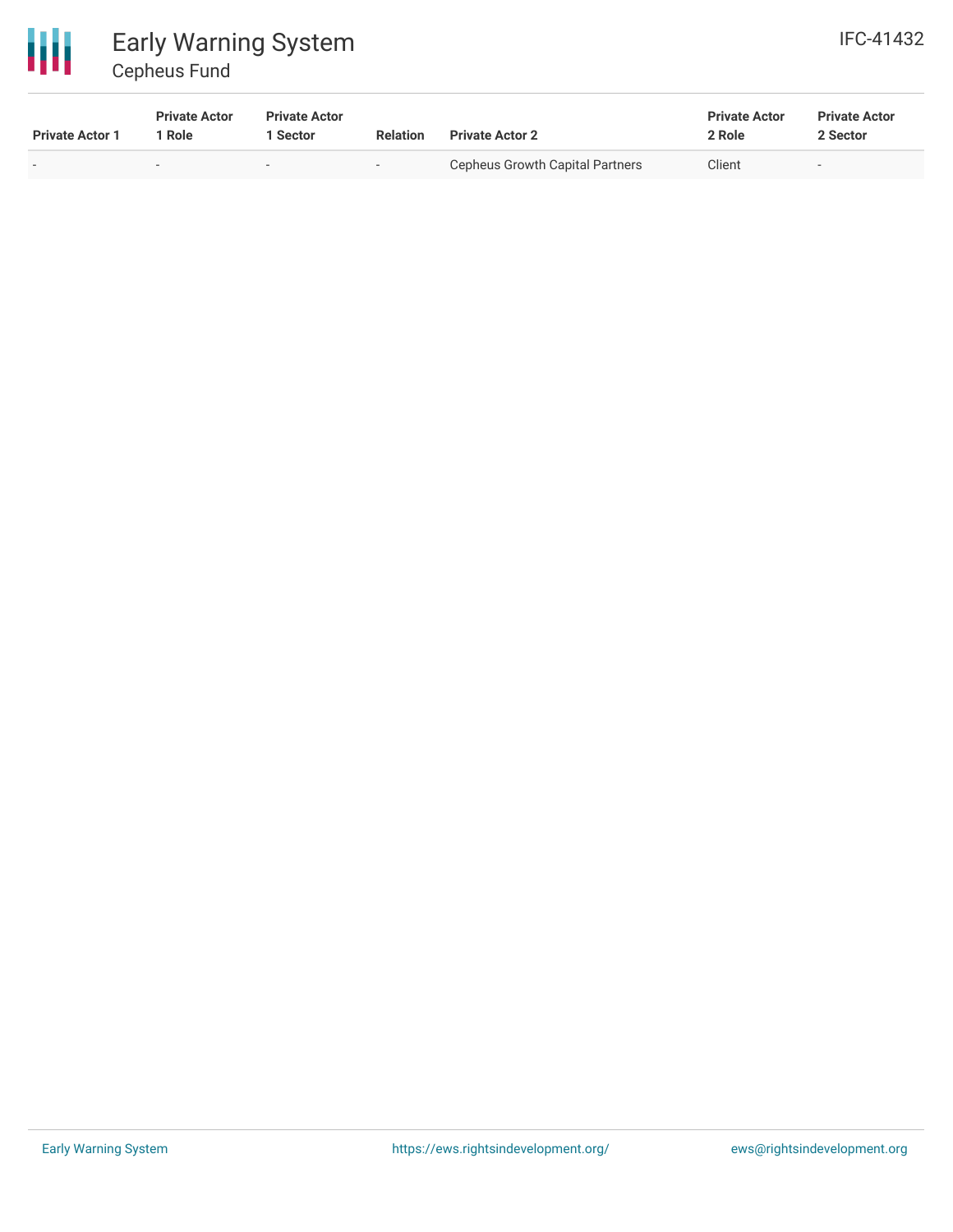

## **Contact Information**

Cepheus Growth Capital Partners Berhane Demissie Managing Partner +251930109165 berhane.demissie@cepheuscapital.com P.O. Box 52/1251, Bole Sub-City, Woreda 03/05, Addis Ababa, Ethiopia http://www.cepheuscapital.com/

#### ACCOUNTABILITY MECHANISM OF IFC

The Compliance Advisor Ombudsman (CAO) is the independent complaint mechanism and fact-finding body for people who believe they are likely to be, or have been, adversely affected by an IFC or MIGA- financed project. If you submit a complaint to the CAO, they may assist you in resolving a dispute with the company and/or investigate to assess whether the IFC is following its own policies and procedures for preventing harm to people or the environment. If you want to submit a complaint electronically, you can email the CAO at CAO@worldbankgroup.org. You can learn more about the CAO and how to file a complaint at http://www.cao-ombudsman.org/